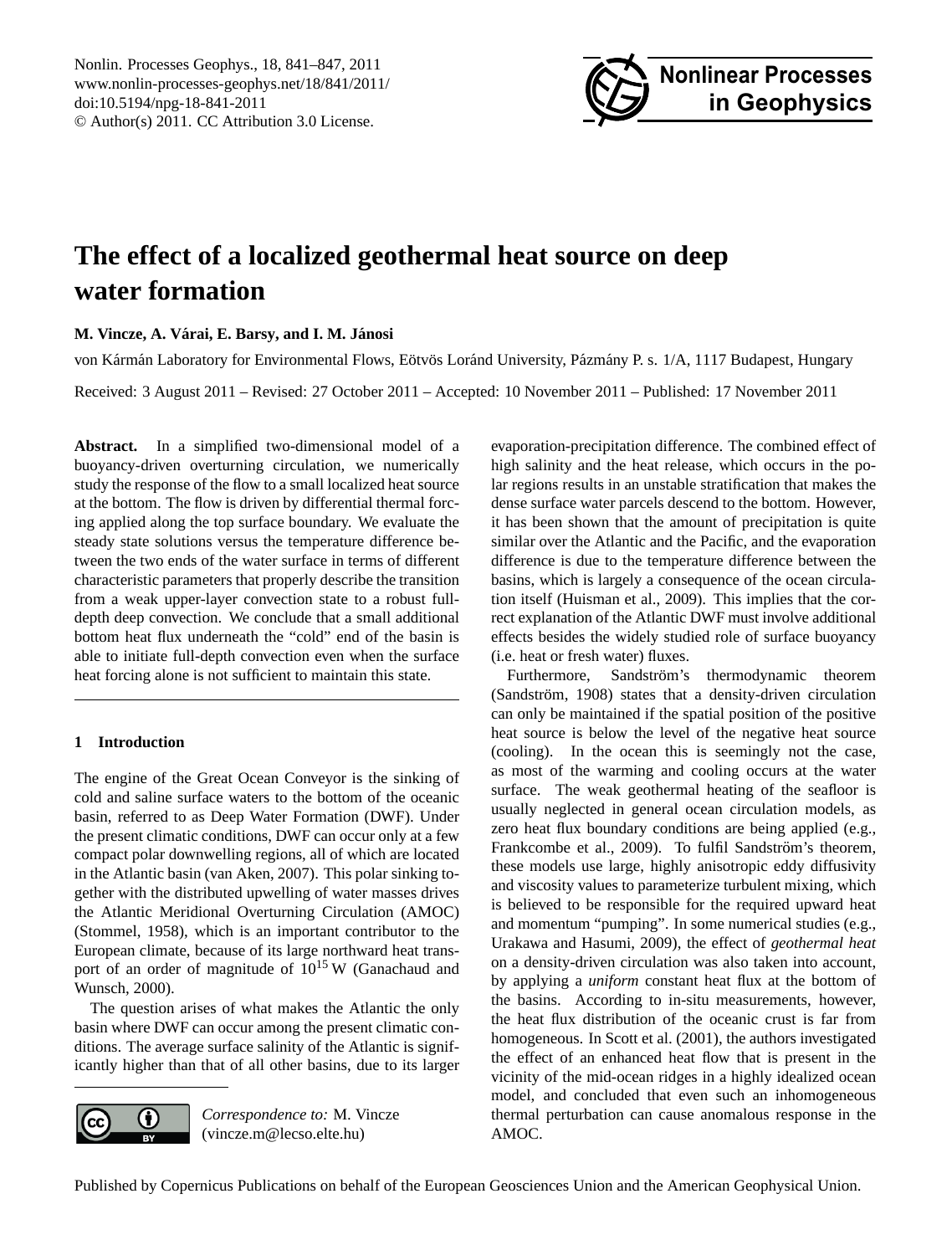Surprisingly enough, the locations of the two most important DWF regions, namely at the Greenland Sea, and the Weddell Sea both exhibit extremely high values of geothermal heat flux ( $\sim 120 \text{ mW m}^{-2}$ ), twice as high as the global average [\(Shapiro and Ritzwoller,](#page-6-8) [2004\)](#page-6-8). To our best knowledge, this coincidence remained unnoticed in the literature. The scope of the present work is to investigate the response of a density-driven two-dimensional circulation to a compact, localized bottom heat source, placed underneath the "polar" end of the basin, where the surface heat flow is negative (cooling occurs).

Although the concept originates from the above discussed oceanographic problem, the parameters used here are rather unrealistic, as we intended to model a laboratory-scale setup for a better understanding of the basic underlying physics. Furthermore, we think that such parametrization supports a direct comparison with actual experiments (we compare some aspects of the ocean circulation and the numerical and experimental setups in the Appendices). Our main result is that even a weak local heat source beneath the cold end of the basin perturbs significantly the initially shallow-layer horizontal convection and markedly contributes to the DWF process.

#### **2 The model setup and numerical methods**

The present model is based on the two-dimensional nonhydrostatic Boussinesq equations. These were solved on a  $20 \times 200$  equidistant array of Arakawa C cells [\(Arakawa](#page-6-9) [and Lamb,](#page-6-9) [1977\)](#page-6-9) which corresponds to a 2 m deep and 20 m long rectangular tank. The effect of salinity differences was not considered, hence the flow was only forced by the incoming heat fluxes from the surface, the bottom and the lateral sidewalls (a qualitative argument on the possible effect of salinity on the phenomena described here, is presented in Appendix B). The density  $\rho(T)$  was assumed to obey a linear temperature dependence with reference values  $T_{\text{ref}} = 25$ °C,  $\rho_{\text{ref}} = 997.075 \text{ kg m}^{-3}$  and volumetric thermal expansion coefficient  $\alpha = 2.5 \times 10^{-4} \text{ K}^{-1}$ . The kinematic viscosity  $v = 10^{-6}$  m<sup>2</sup> s<sup>-1</sup> and the thermal diffusivity  $\kappa = 1.4 \cdot 10^{-7}$  m<sup>2</sup> s<sup>-1</sup> were treated as isotropic constants, of their usual molecular values, resulting in a Prandtl number of  $Pr = 7.14$ . We note, that the three orders of magnitude larger *eddy* viscosity and diffusivity values that are set in ocean models (e.g.  $v_{\text{eddy}} \sim 10^{-3} \text{ m}^2 \text{ s}^{-1}$  and  $\kappa_{\text{eddy}} \sim 10^{-4} \text{ m}^2 \text{ s}^{-1}$ , as in [Frankcombe et al.](#page-6-5) [\(2009\)](#page-6-5)) yield approximately the same dimensionless ratio, therefore this part of the dynamics remains unchanged by the upscaling.

Numerical solutions were obtained using the Advanced Ocean Modeling open-source software package, written in FORTRAN95 environment (Kämpf, [2009\)](#page-6-10), in which the system of PDEs are being solved with the Successive Over-Relaxation (SOR) method.



<span id="page-1-0"></span>**Fig. 1.** The schematic drawing of the setup, with the domains where the different values of  $T_{relax}$  were applied along the boundaries.

According to the initial conditions, the fluid was at rest and its temperature was uniformly set to the value of  $T_{ref}$ in the whole solution domain. At the water surface and the sidewalls slip boundary conditions were applied for the velocities, while friction was taken into account at the bottom in the form of

$$
\nu \frac{\partial u}{\partial z}\Big|_{\text{bottom}} = ru_b |u_b|,\tag{1}
$$

where u denotes the horizontal velocity, with a value of  $u<sub>b</sub>$ adjacent to the bottom boundary, and the bottom-drag coefficient r was set to  $0.001$  as by Kämpf  $(2009)$ . The flows in the domain were forced by restoring temperature boundary conditions at all boundaries, represented by a distributed heat source that is proportional to the temperature difference between the local water temperature and a spatially varying prescribed temperature field  $T_{relax}(x, z)$ , as given by:

<span id="page-1-1"></span>
$$
\frac{\partial T}{\partial t} = -\frac{1}{\tau} (T - T_{\text{relax}}). \tag{2}
$$

Generally, the restoring timescale  $\tau$  was set to 2100 s at all boundaries, based on our laboratory measurements (details will be reported elsewhere). We note here, that for an extension of a similar model setup to oceanic scales one cannot apply the same restoring timescales at the water surface and at the other boundaries. In the case of a real ocean the heat exchange between the uppermost layer and the atmosphere is orders of magnitude more effective ( $\tau \sim 30$  days, as in [Frankcombe et al.](#page-6-5) [\(2009\)](#page-6-5)) than it is at the abyssal regions, due to the wind-driven turbulent mixing. However, for a laboratory-scale setup that is studied here the usage of the same restoring timescales at all boundaries is a reasonable assumption. Further comparison of the thermal boundary conditions of the setup and the ocean can be found in Appendix A.

For the restoring temperature, a value of  $T_{relax}(x, z) =$  $T_{\text{ref}} = 25^{\circ}\text{C}$  was defined at the vertical sidewalls and at the bottom. At the water surface,  $T_{relax}(x, z) = T_{warm} = 32^{\circ}C$ was prescribed in the leftmost 20 cells. A similar domain of 20 parcels was defined at the right margin of the surface as well, in which  $T_{relax}(x, z) = T_{cold}$  was adjusted in the range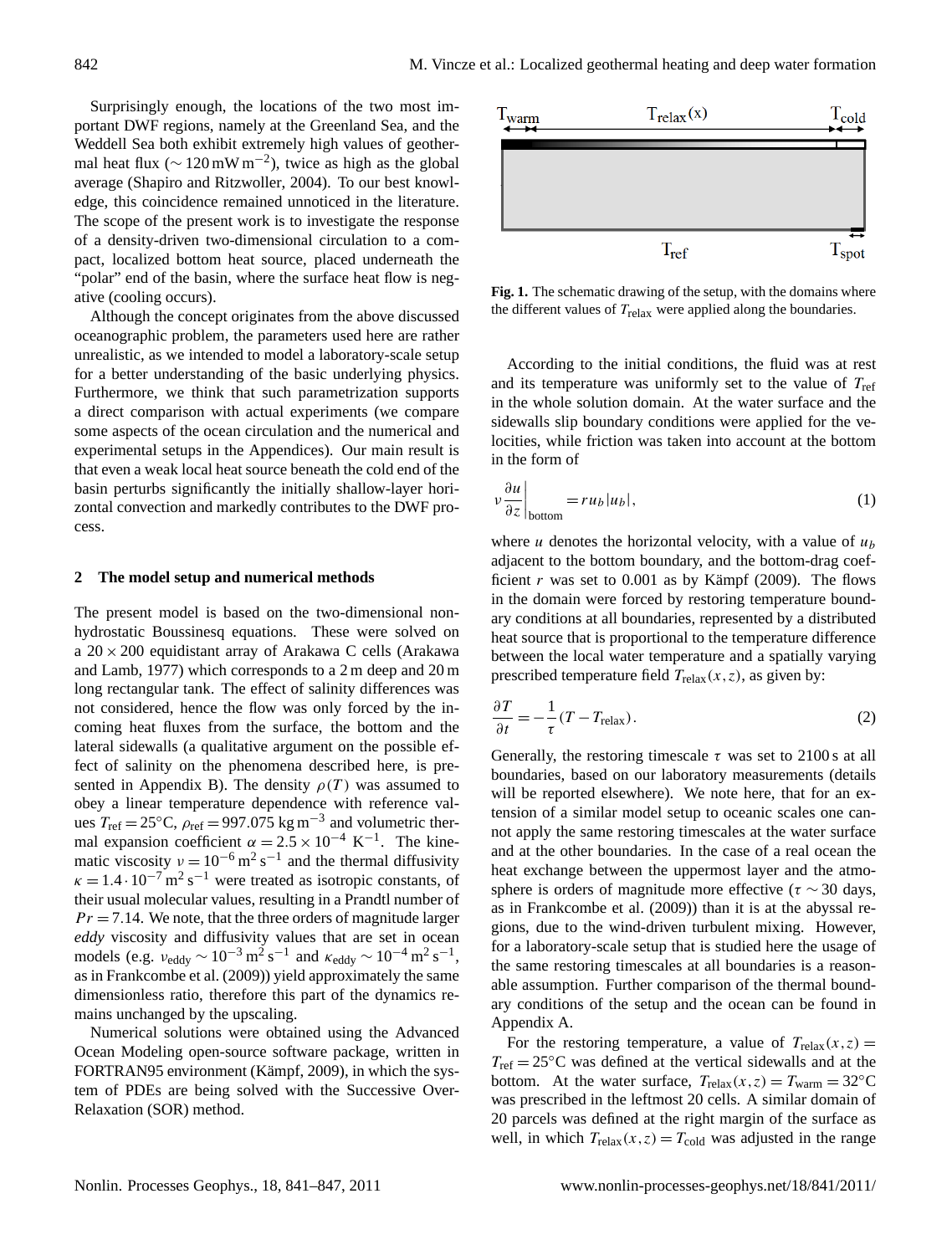

<span id="page-2-0"></span>**Fig. 2.** Averaged streamfunction  $(\Psi)$  patterns for the quasi-stationary parts of different runs. The gray-scale values cover the interval between  $-v_{\text{max}}$  (white) and  $v_{\text{max}}$  (black), for actual magnitudes see Fig. [3c](#page-3-0) and f. Correspondingly, dark gray regions reflect positive (clockwise) local vorticity. In the uppermost two snapshots, labels "W" and "C" denote the warming and cooling sides. Label "HS" marks the position of the bottom "hot spot". Figures [2a](#page-2-0),b,c and d correspond to the "no hot spot" scenario, i.e.  $T_{spot} = T_{ref} = 25$  °C. The transition from a multi-cellular weak convection state to a DWF state is clearly visible as a function of  $T_{\text{cold}}$ . In Fig. [2e](#page-2-0),f,g and h the same transition is shown in the case of  $T_{\text{spot}} = 30^{\circ}\text{C}$ . In Fig. [2e](#page-2-0) the presence of the hot spot initiates a marked two-cell convection along the whole basin, which – at  $T_{\text{cold}} = 19.73 \text{°C}$  – develops to a full-depth counterclockwise Benard cell above the hot spot (Fig. [2f](#page-2-0)), that transfers momentum to the neighboring anticyclonic downwelling. In Fig. [2g](#page-2-0) the full-depth DWF state is present, and the counterclockwise cell already vanished. Note, that in the "hot spot" case, the marked one-cell convection is visible at  $T_{\text{cold}} = 18.9^{\circ}\text{C}$ , unlike in the "no hot spot" case. The vertical lines in each snapshot represent the left boundary of the region over which the mean value  $\langle w \rangle_{\text{polar}}$  (see Fig. [3b](#page-3-0) and e) is evaluated.

of  $T_{\text{cold}} = 4-24\degree C$  for the different numerical experiments. Between these sections – that model the equatorial and polar regions of the ocean surface – the value of the restoring temperature was interpolated linearly between  $T_{\text{warm}}$  and  $T_{\text{cold}}$  at the water surface, as depicted in Fig. [1.](#page-1-0)

Besides  $T_{\text{cold}}$ , our other key control parameter was the restoring temperature  $T_{relax}(x, z) = T_{spot}$  of a "hot spot", i.e. a 10 parcel-long section at the bottom right corner of the basin (see Fig. [1\)](#page-1-0). This domain represents the aforementioned compact Atlantic seafloor regions of high geothermal flux at higher latitudes.  $T_{\text{spot}}$  varied in an interval between 25°C  $(= T_{ref})$  and 35 °C for the different runs.

The spin-up time of the model was taken to be  $12\,000$  s, after which a quasi-stationarity of the average surface temperature time series was achieved in every run. In order to properly describe the transition between the different con-

vection states, we introduced some characteristic parameters, which exhibit jumps at the transitions between different dynamical regimes. These parameters were evaluated for the quasi-stationary part of the process.

# **3 Results**

In our first series of experiments, the value of  $T_{\text{spot}}$  was set to  $T_{\text{ref}}$ , corresponding to the "no hot spot" scenario. In this case the flow pattern is determined by one single control parameter  $T_{\text{cold}}$ , since  $T_{\text{warm}} = 32$ °C was fixed throughout all the computations. The "phase transition" from a weak upper-layer convection to a robust full-depth deep convection (i.e. DWF) is clearly visible in the left column of Fig. [2,](#page-2-0) where the time-averaged streamfunctions are depicted for four different values of  $T_{\text{cold}}$ .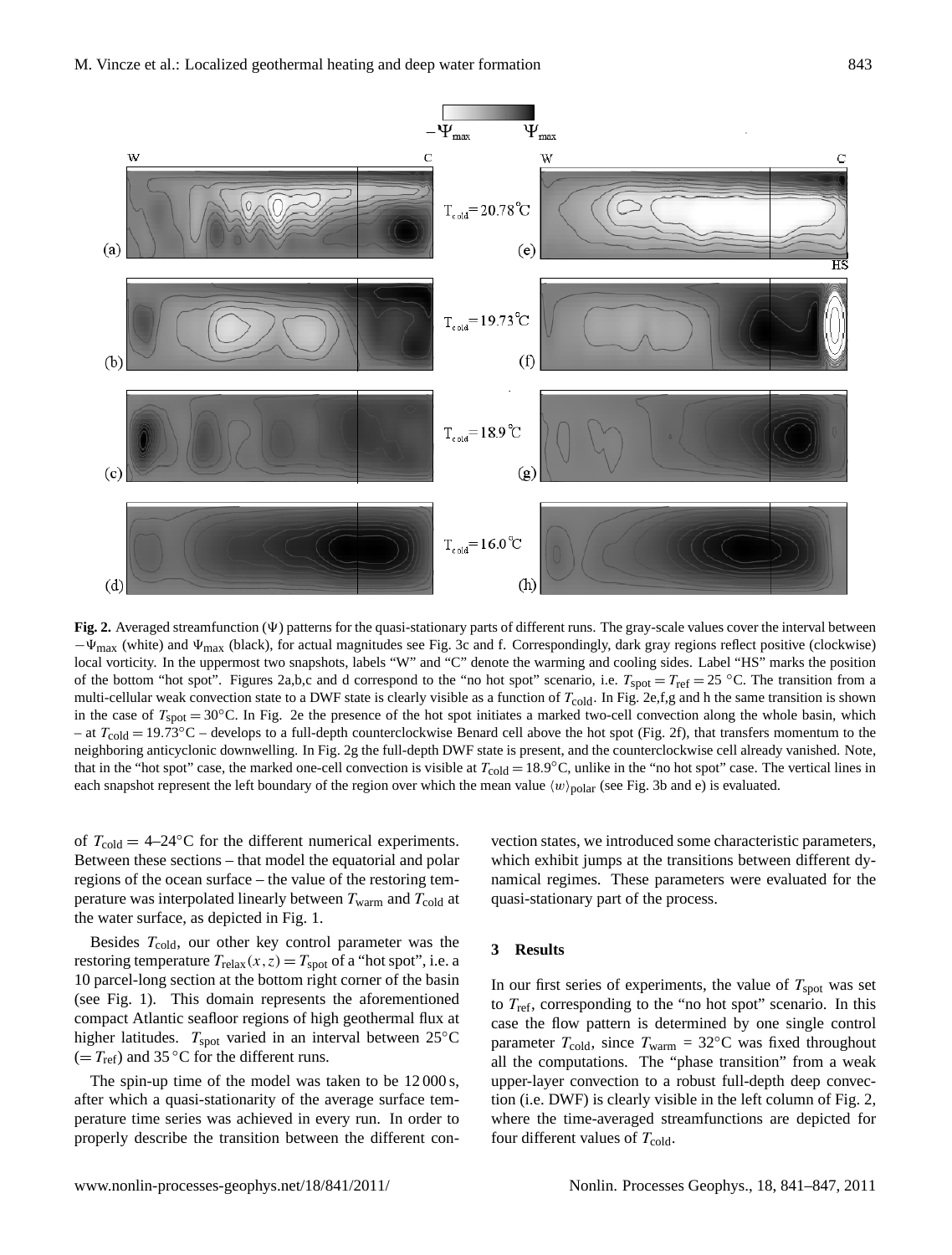

<span id="page-3-0"></span>Fig. 3. The  $T_{\text{cold}}$  dependence of three parameters that characterize the transition between the convection states. As in Fig. [2,](#page-2-0) the left column corresponds to the "no hot spot" scenario, and the right column shows the  $T_{spot} = 30^{\circ}$ C case. Figures [3a](#page-3-0) and d represent the quasi-equilibrium averaged over the region that is indicated in Fig. [2.](#page-2-0) The maxima of the streamfunctions ( $\Psi_{\text{max}}$ ) are shown in Figs. [3c](#page-3-0) and f. The dashed and dashed-dotted vertical lines mark the critical  $T_{\text{cold}}$ , where the onset of DWF takes place in the "no hot spot" and in the "hot spot" case,  $t_{\rm H}$  is indicated in Fig. 2. The maxima of the streamfunctions  $\mathcal{L}_{\rm H}$ temperatures at the right (cold) margin of the basin at the surface and at the bottom. Figures [3b](#page-3-0) and e depict the vertical velocity  $(\langle w \rangle_{\text{polar}})$ respectively.

Naturally, the onset of DWF is related to the presence of – where  $T_{\text{asympt}}$  reaches the same value at the surface and at *unstable density stratification* at the "polar" region of the tank. Firstly, we determined the time averaged temperatures  $T_{\text{asympt}}^{\text{top}}$  and  $T_{\text{asympt}}^{\text{bottom}}$ , measured at the rightmost upper and bottom corners of the basin (solid and dashed lines with symbols in Fig. [3a](#page-3-0)). It is clearly visible in the higher  $T_{\text{cold}}$ -range that the asymptotic bottom temperature practically reaches the prescribed value of  $T_{ref} = 25$ °C. This implies that the bottom layer of the fluid stays at rest in this regime. The transition the bottom – occurs at  $T_{\text{cold}}^* = 18.3$ °C (denoted with dotted vertical line in Fig. [3a](#page-3-0), b and c).

Next, we measured the mean vertical sinking velocity  $\langle w \rangle_{\text{polar}}$ , that is averaged in the 5 m long "polar" section identified by the vertical lines in Fig. [2.](#page-2-0) (Negative values of  $\langle w \rangle_{\text{polar}}$  represent downward flow.) The onset of DWF is

clearly indicated as a break point at  $T_{\text{cold}}^* = 18.3$ °C (Fig. [3b](#page-3-0)). At temperature values  $T_{\text{cold}} < T_{\text{cold}}^*$ , the mean vertical velocities  $\langle w \rangle_{\text{polar}}$  have definite negative values.

Thirdly, we computed the maximal value of the timeaveraged streamfunction ( $\Psi_{\text{max}}$ ) for each run. The curve in Fig. [3c](#page-3-0) demonstrates the same transition: in the range  $T_{\text{cold}} < T_{\text{cold}}^*$ , the large values of  $\Psi_{\text{max}}$  are related to vigorous deep-water convection.

For the following numerical experiments we introduced a restoring temperature  $T_{\text{spot}} > T_{\text{ref}}$  at the bottom hot spot, in order to evaluate whether this extra heat flux affects the state transition in terms of the critical  $T_{\text{cold}}$ . The right column of Fig. [3](#page-3-0) depicts the behavior of the above mentioned order parameters in the case of  $T_{\text{spot}} = 30^{\circ}\text{C}$ . The corresponding streamfunction patterns for the same series of experiments are shown in Fig. [2e](#page-2-0)–h. It is important to note that in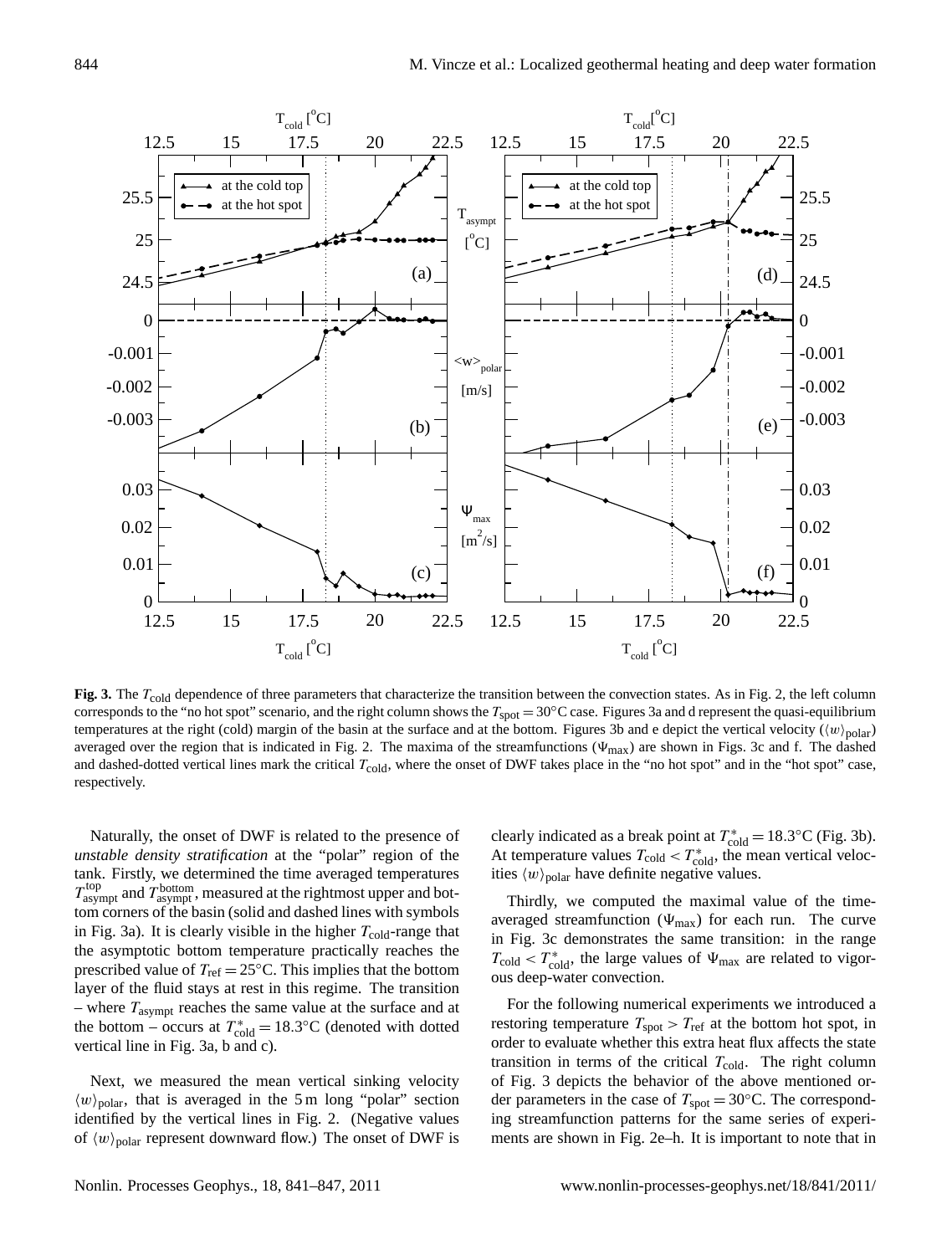

<span id="page-4-0"></span>Fig. 4. (a)  $\langle w \rangle_{\text{polar}}$  as a function of  $T_{\text{cold}}$ , for four different values of  $T_{\text{spot}}$ , see legends. (b) Dependence of the same quantity  $\langle w \rangle_{\text{polar}}$  on  $T_{\text{spot}}$ , for three fixed values of  $T_{\text{cold}}$ , see legends.

the presence of the additional "geothermal heat", the critical value of  $T_{\rm cold}^*$  has shifted considerably upward, to the value of 20.2°C (dashed-dotted in the right column of Fig. [3\)](#page-3-0).

the largest downward flux values in the range  $T_{\text{cold}} < T_{\text{odd}}^*$ <br>do not belong to the highest value of  $T_{\text{total}}$ The next question of importance is whether there exists a certain  $T_{\text{spot}}$  for a given  $T_{\text{cold}}$  that maximizes the flux of the polar downwelling. Intuitively, one can argue that over a certain temperature threshold the bottom hot spot launches a rising plume – as discussed in e.g.: [Stommel](#page-6-11) [\(1982\)](#page-6-11) – that would tend to reverse the direction of the circulation, thus hindering DWF rather than enhancing it. Fig. [4a](#page-4-0) shows  $\langle w \rangle_{\text{polar}}$  as a function of  $T_{\text{cold}}$  for  $T_{\text{spot}} = 25.0, 27.2, 30.0,$ and 32.5◦C, the first and third curve being the same as in Figs. [3b](#page-3-0) and e. There are two main observations to be emphasized: firstly, the critical crossover temperature  $T_{\text{cold}}^*$  depends weakly on the restoring hot spot temperature  $T_{\text{spot}}$ ; secondly, do not belong to the highest value of  $T_{\text{spot}}$ . According to the expectations, high enough  $T_{spot}$  temperatures seem to hinder DWF, see the dotted line in Fig. [4a](#page-4-0), in the range of  $T_{\text{cold}}$  < 15 $°C$  (for  $T_{spot} = 32.5$ °C).

In order to move along an orthogonal axis of the parameter space, we evaluated the same quantity  $\langle w \rangle_{\text{polar}}$  as a function of the bottom heating in a broader  $T_{\text{spot}}$  range for three fixed  $T_{\text{cold}}$  values (Fig. [4b](#page-4-0)). When the driving horizontal temperature difference  $T_{\text{warm}} - T_{\text{cold}}$  is too small, DWF is hindered even when some hot spot is present (see the topmost curve of Fig. [4b](#page-4-0),  $T_{\text{warm}} = 32.00^{\circ} \text{C}$  as in each case,  $T_{\text{cold}} =$ 20.78◦C). At large enough horizontal temperature gradients, a localized bottom heat source enhances downward DWF fluxes, exhibiting an optimal value at  $T_{\text{spot}}^{\text{opt}} = 28^{\circ}\text{C}$  for  $T_{\text{cold}} =$ 19.73°C (middle curve in Fig. [4b](#page-4-0)), and  $T_{\text{spot}}^{\text{opt}} = 30^{\circ}\text{C}$  for  $T_{\text{cold}} = 18.90^{\circ}\text{C}$  (lowermost curve in Fig. [4b](#page-4-0)). Both series

of experiments point out that – in agreement with the qualitative reasoning – there exists a small value of localized heat flux for every given "equator-to-pole" temperature difference that is capable to maximize the flux rate of DWF.

### **4 Conclusions**

We performed numerical experiments in a simplified, twodimensional laboratory-scale setup in order to capture the basic effects of a localized bottom heat source on Deep Water Formation in a convective system driven basically by top heat fluxes. As far as we know, this is the first study in a similar arrangement. Previous studies, such as [Mullarney et](#page-6-12) [al.](#page-6-12) [\(2006\)](#page-6-12) incorporated *uniform bottom heating* and pointed out strong perturbations in the convection, however they did not study an isolated heat source. We hope that our choice of parameters promotes laboratory-scale control experiments.

Numerical simulations performed in oceanic-scale threedimensional setups [\(Scott et al.,](#page-6-7) [2001\)](#page-6-7) demonstrated that a realistically small uniform bottom heat flux ( $\sim$  50mW m<sup>-2</sup>) can have a significant effect on DWF. As a consequence of the extremely weak stratification of abyssal ocean waters, even this flux can lead to an extra temperature difference of ∆T ~ 0.5°C between the bottom and the surface [\(Scott et al.,](#page-6-7) [2001\)](#page-6-7). Our results support the idea that a localized hot spot with relatively weak extra heat flux is able to initiate DWF under such conditions when the surface heat forcing alone is not sufficient to maintain the deep-convection state. Therefore we believe that taking bottom heat sources into account in ocean models is clearly not an unrealistic idea.

Our results might imply that in the present climate, the equator-to-pole temperature difference is not high enough for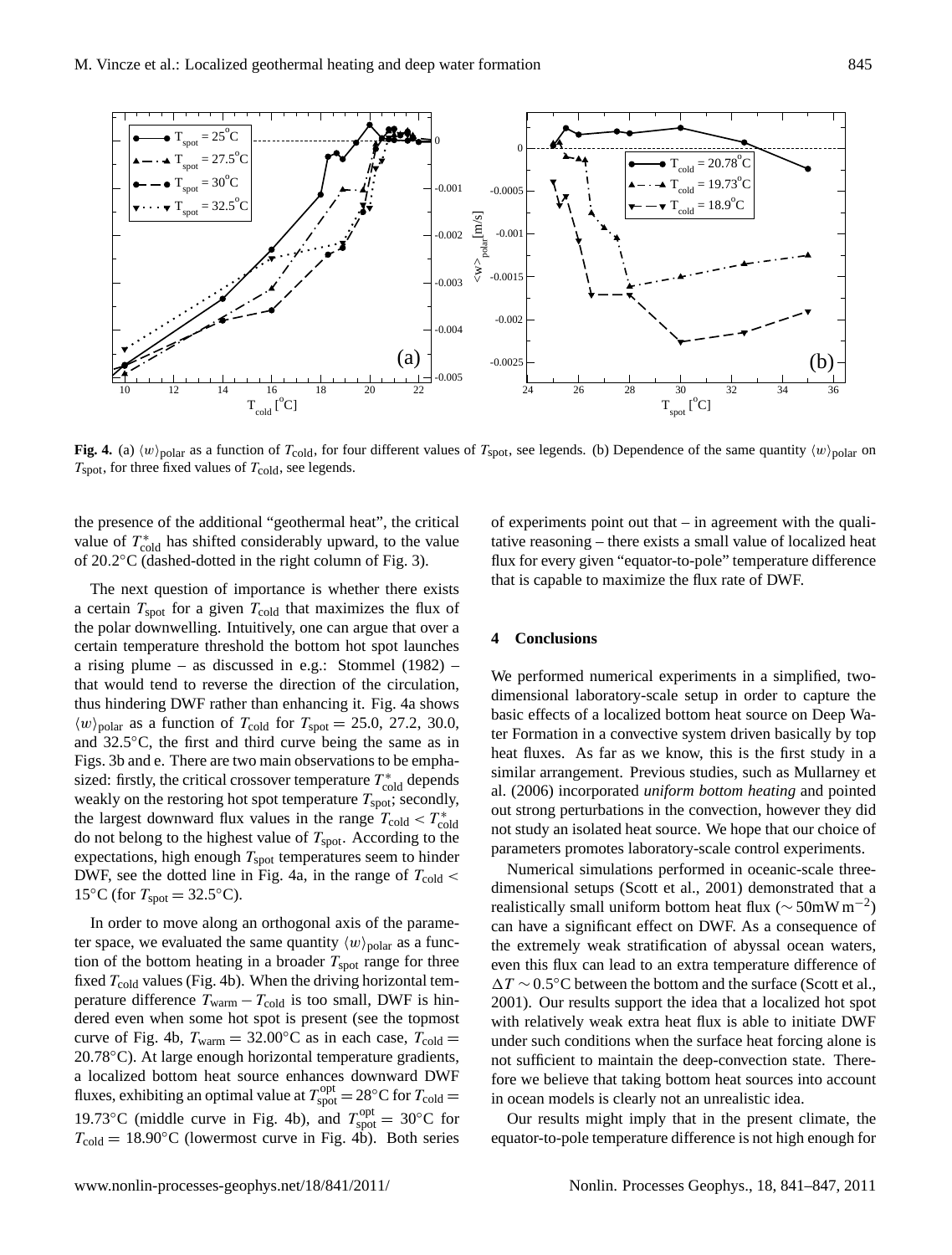the onset of a *distributed* polar DWF. It might happen that the current temperature gradient is sufficient to maintain only *localized* DWF regions in the vicinity of larger than average geothermal heat sources, where the bottom heating can enhance downwelling. This conclusion might provide a new argument in understanding the sensitivity of AMOC to the climatic conditions that has been observed in paleoclimatic data [\(Thornalley et al.,](#page-6-13) [2011\)](#page-6-13), and might explain the lack of DWF regions in the Pacific.

## **Appendix A**

# **Heat fluxes**

The incoming solar radiation plays an essential role in creating the meridional temperature and salinity differences that drive the oceanic overturning circulation. The annual average of the net irradiance received on a given surface area raises approximately from 50 W m<sup>-2</sup> to 300 W m<sup>-2</sup>, mainly depending on the latitude [\(Shapiro and Ritzwoller,](#page-6-8) [2004\)](#page-6-8).

Compared to this, the geothermal heatflow at the seafloor is roughly three orders of magnitude smaller, with an average value of 50 mW m−<sup>2</sup> . For the regions that exhibit elevated geothermal flux (e.g. the vicinity of hot spots, or mid-ocean ridges) this value can be as high as  $120 \,\text{mW m}^{-2}$ . The locations of our particular interest, where Deep Water Formation actually occurs, are such that – being in subpolar regions – they exhibit relatively low average irradiance at the surface *and* higher-than-average geothermal heating at the seafloor. We compare these realistic heatflow values to those that are present in our experimental setup. Since restoring boundary conditions [\(2\)](#page-1-1) have been applied for the temperature in our study, once a quasi-equilibrium state is reached, the heatflow at the boundaries (in W  $m^{-2}$  units) can be approximated as follows, see e.g., [\(Frankcombe et al.,](#page-6-5) [2009\)](#page-6-5) or (Kämpf, [2009\)](#page-6-10):

<span id="page-5-0"></span>
$$
Q = -\frac{\rho_0 C_p \delta z}{\tau} \left( T^{\text{asympt}}(x, z) - T_{\text{relax}}(x, z) \right),\tag{A1}
$$

where  $\rho_0 = 1000 \text{ kg/m}^3$  is the reference density,  $C_p =$  $4000 \text{ J kg}^{-1} \text{ K}^{-1}$  is the heat capacity, and  $\tau = 2100 \text{ s}$  is the characteristic restoring timescale, as estimated by measuring the surface temperature response of an actual laboratoryscale experimental setup, after a jumpwise change in the surface heat forcing. This also sets the thermal diffusional lengthscale to  $\delta z = \sqrt{\kappa \tau} \sim 0.01$  m, as taken with the molecular thermal diffusivity  $\kappa = 1.4 \cdot 10^{-7} \,\text{m}^2 \,\text{s}^{-1}$ .  $T_{\text{relax}}(x, z)$  denotes the prescribed values of restoring temperatures at the boundaries, and  $T^{asympt}(x, z)$  stands for the actual quasistationary temperature value which the system reaches following a transient phase.

If no differential heating, diffusion or advection took place in the setup, the restoring boundary condition alone would drive the system towards an equilibrium state of  $T \equiv T_{\text{relax}}$ , i.e.  $Q = 0$  (no-heatflow state). However, because of the dynamics that is present here, the actual equilibrium state exhibits non-zero fluxes at all boundaries. These can be evalu-ated using Eq. [\(A1\)](#page-5-0), by detecting the values of  $T^{asympt}(x, z)$ at grid locations in the vicinity of the different boundaries.

Substituting the values of the equilibrium temperatures of our setup, the surface heat flow is found to be on the order of 100 W m−<sup>2</sup> for all the runs (the precise values, of course, depend on the horizontal position, and on the actual  $T_{\text{cold}}$ and  $T_{\text{spot}}$  boundary conditions for the given run). The magnitude of the bottom heat flow, as averaged over the whole basin length, varied between 0.01 W m<sup>-2</sup> and 0.1 W m<sup>-2</sup>. If averaged only over the vicinity of the "hot spot", the heat fluxes raised from 0.01 W m<sup>-2</sup> to 10 W m<sup>-2</sup>, depending on the value of the restoring temperature  $T_{\text{spot}}$ .

This implies, that  $-$  as for the heat fluxes at the boundaries – the actual values of the real ocean lie within the range studied in our numerical experiments. For the better understanding of the basic dynamics though, we investigated a widerthan-realistic parameter range.

It is to be emphasized again, that this setup is far not a realistic ocean circulation model, rather it may be thought of as a "toy model" that is meant to drive the attention to a previously uncovered aspect of the dynamics in a densitydriven circulation. This effect (namely, the enhancement of downwelling by a weak localized bottom heat flow) certainly exists, but to reveal the importance of its contribution to the actual oceanic Deep Water Formation would definitely require more advanced simulations.

### **Appendix B**

#### **Salinity effects on oceanic scale**

In linear approximation, the density  $\rho$  of a water parcel is determined by its temperature  $T$  and salinity  $S$  as:

$$
\rho(T, S) = \rho_0 [1 - \alpha (T - T_0) + \beta (S - S_0)],
$$
 (B1)

where  $\rho_0$ ,  $T_0$ , and  $S_0$  denote the reference values of density, temperature and salinity, respectively,  $\alpha$  marks the thermal expansion coefficient and  $\beta$  represents the haline contraction coefficient. In our numerical setup the salinity term was neglected in order to reduce the investigated parameter space. In the case of the real ocean, however, the meridional gradient of surface salinity is an important driving force of the overturning circulation. This gradient arises because of the differential evaporation/precipitation over the basin. Intense evaporation increases the salinity of a water parcel at the Equatorial regions. Once this parcel reaches the subpolar Deep Water Formation region, this elevated salinity – together with cooling – helps to build up a vertical density instability, that eventually forces the parcel to descend. So, taking salinity differences into account would, in general, enhance Deep Water Formation.